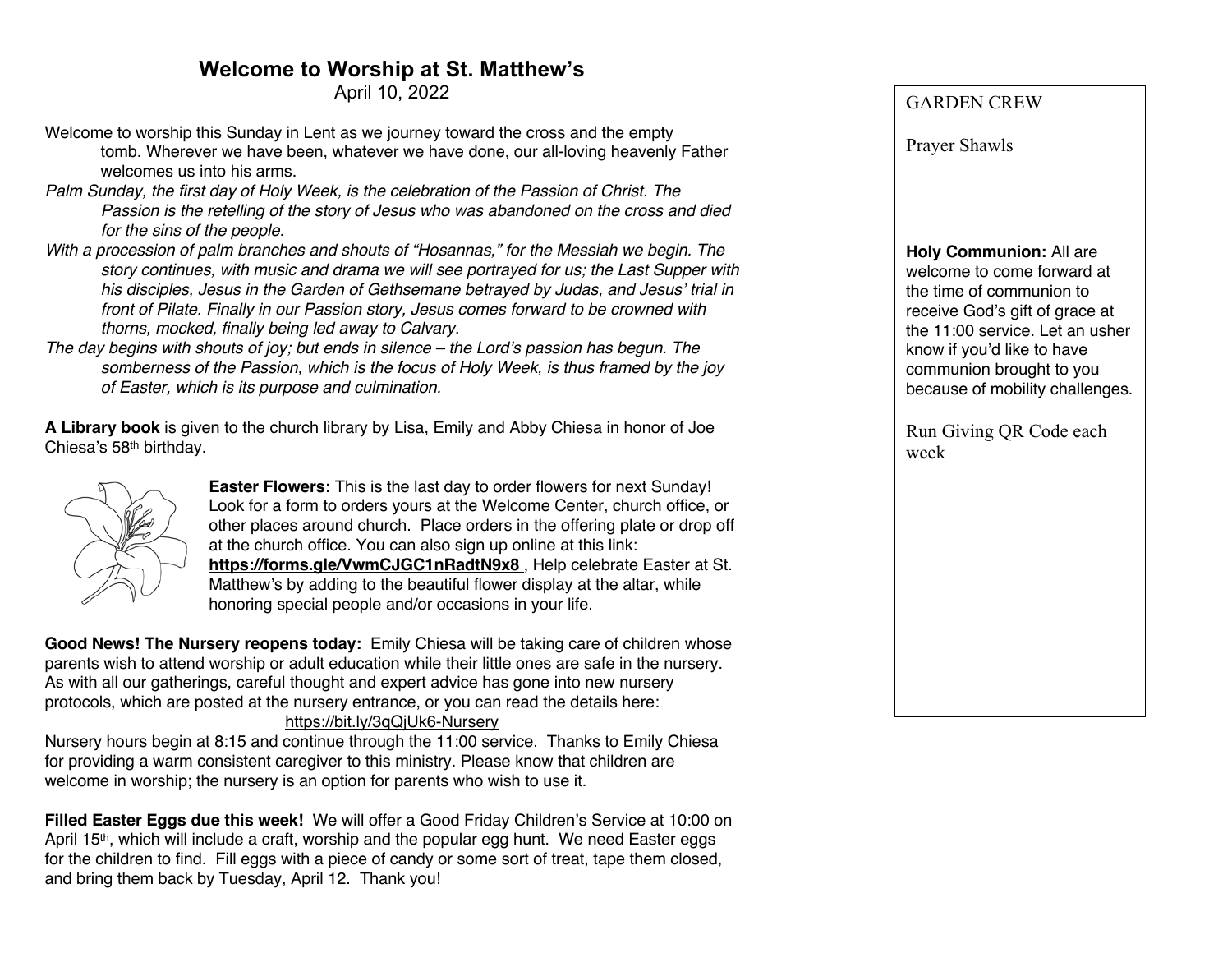## **Bulletin Announcement Insert – April 10, 2022**

### **Today Adult Education at 9:45 a.m. in the Upper Room: April 10 "Exploit No More"** *(Rescheduled!)*

**Exploit No More** offers that hope for those who are trafficked. Josh Beaton, Operations Director for Exploit No More, will present "Human Trafficking 101" on April 10th during the Adult Education Forum from 9:45-10:45. The program will cover the definition of human trafficking, breaks down what sex trafficking looks like in our area, and equips the audience with the tools to get involved in the fight to end sexual exploitation and ways it can support Exploit No More in its work because no one is excluded from the fight against sex trafficking!

# **Holy Week at St. Matthew's**

## **Maundy Thursday, April 14th**

Worship with Holy Communion at **10:30 a.m. and 7:00 p.m.**

### **Good Friday, April 15th**

Children's Good Friday Service at **10:00 a.m.** Evening Good Friday Service at **7:00 p.m.**

#### **Easter Sunday, April 17th**

Early Service at **6:30 a.m.**

Festive Services with brass at **8:30 & 11:00 a.m.**

## **Coffee and Treats available between 8:30 & 11:00 services**

Homebaked sweets, fruit kabobs, coffee and juice; free will offering accepted to benefit the Youth mission trip this June

## **Reformation Lutheran Church invites you to its 2022 Good Friday**

**Neighborhood Walk.** Like the stations of the cross, our group will stop at sites in the community that demonstrate signs of despair and transformation. We will read Scripture, and the group will sing and pray together, lifting high the symbol of the cross in our heart of the city neighborhood. **The walk begins at 3:15 PM on Friday, April 15th** after a brief time of fellowship inside the church located at 3806 W. Lisbon Avenue. The walk lasts approximately an hour and will conclude at the church. The walk and church facility/restrooms are wheelchair accessible. The walk is suitable for all ages. Carpooling is a good idea; street parking is available. We hope to see you as together we witness to God's presence in our community.

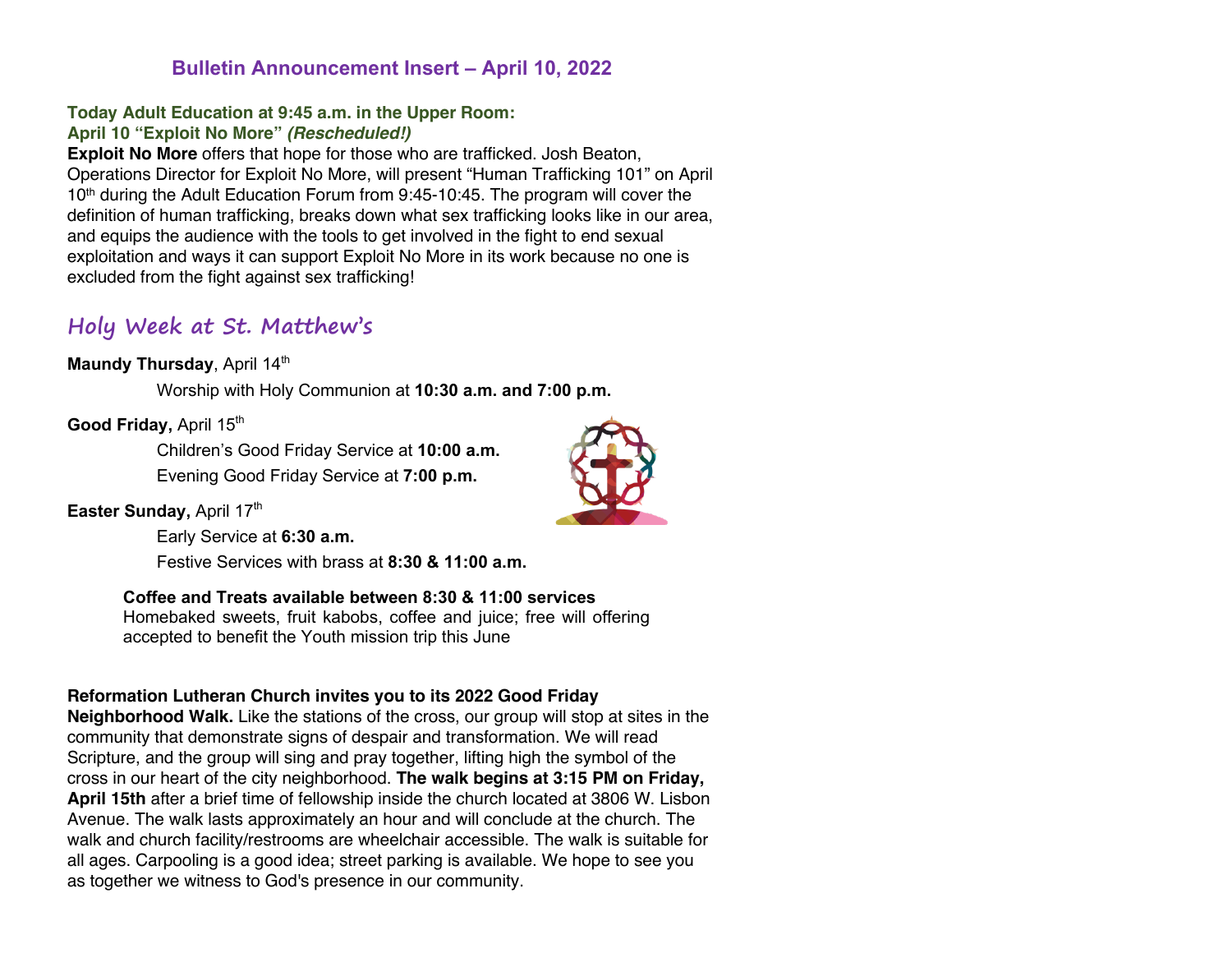**Blood Drive at St. Matthew's!** We are pleased to share the date of the first blood drive at St. Matthew's in 2 years: Monday, April 25, from 2:00- 6:00 pm Sign up begins now! There is a paper sign-up form in the Commons, or you can also sign up at this link:

#### **bit.ly/stmattstosa0425**

Please consider signing up to give the Gift of Life through blood donation. Donors will be eliglbe to receive four free tickets to Mount Olympus waterpark in Wisconsin Dells.

**Mt. Meru Coffee:** When you have coffee at church, it's Mt. Meru Coffee! Please buy some to take home. Check out the choices at the coffee cart in the Upper Commons.

**No Bible Study this Wednesday:** Bible Study will resume on Wednesday, April 20 from 10:00-11:00am.

**A Benefit Concert for Ukraine:** The Milwaukee Musaik Chamber Orchestra will present 'Clazzical' on Tuesday, April  $12<sup>th</sup>$  at 7 p.m. at Wisconsin Lutheran College's Schwan Hall, 8815 W. Wisconsin Avenue. Tickets are \$30, and all proceeds will go to United Help Ukraine, providing humanitarian aid to those affected by the crisis in Ukraine. Details at www.milwaukeemusaik.org. You can also purchase tickets online.

City-wide Clean-Up: Tosa Takes Out the Trash: Sign up by April 15<sup>th</sup> to help collect litter in spaces like medians and sidewalks on Saturday, April 30 from 9:00-12:00, with everyone meeting at the Tosa Public Works at 11100 W. Walnut Rd., Wauwatosa. Contact tparks@wauwatosa.net or 414-471-8422 for details or to sign up.

**Lenten offerings** marked for "Lent offering" will be directed toward Ukraine relief through Lutheran Disaster Response and "Exploit No More," a local organization working to address and prevent human trafficking.

**Lutheran Disaster Response is already helping the people of Ukraine** currently under attack by Russia. If you wish to make a donation to support LDR's assistance, you may write a check and mark it "LDR-Ukraine," give through our website at this link: **Stmattslutheran.org/give** or give through the Lutheran Disaster Response website: **Elca.org/ldr** Our prayers for the people of Ukraine are also very much needed.

## **Looking Ahead to Upcoming Adult Education:** (9:45-10:45am)

## **April 24 Partners in Hope: Community Warehouse**

Partners in Hope is a faith-based prisoner re-entry program, run by Community Warehouse which helps formerly incarcerated prisoners become productive citizens. They provide mentoring, job search assistance, resume work, vocational workshops and many more services. It is an honor to welcome this organization to St. Matthew's. Thank you to Conor Williams, St. Matthew's member, for bringing this group to our Sunday morning adult forum.